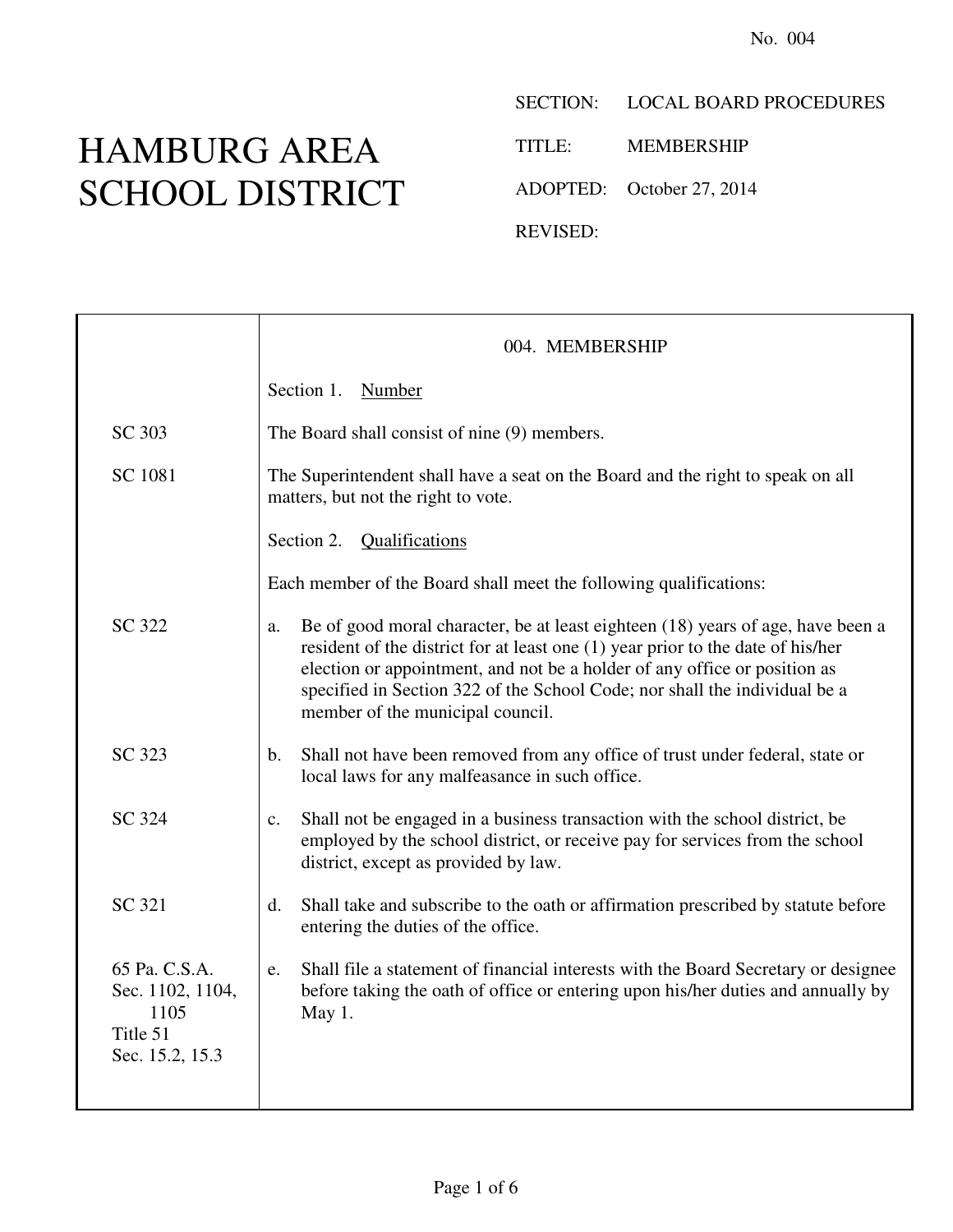|                                                                   | Section 3. Election                                                                                                                                                                                                                                                                                                                                                                                                                                                                                                                                                                                                                                |
|-------------------------------------------------------------------|----------------------------------------------------------------------------------------------------------------------------------------------------------------------------------------------------------------------------------------------------------------------------------------------------------------------------------------------------------------------------------------------------------------------------------------------------------------------------------------------------------------------------------------------------------------------------------------------------------------------------------------------------|
| SC 301 et seq                                                     | For purposes of election, the school district is divided into three (3) regions with<br>three (3) members being elected from each region. The regions are identified as<br>follows:                                                                                                                                                                                                                                                                                                                                                                                                                                                                |
|                                                                   | Region #1 – Hamburg Borough.<br>a.                                                                                                                                                                                                                                                                                                                                                                                                                                                                                                                                                                                                                 |
|                                                                   | b. Region #2 – Shoemakersville Borough, Perry Township, and Windsor<br>Township.                                                                                                                                                                                                                                                                                                                                                                                                                                                                                                                                                                   |
|                                                                   | c. Region #3 – Strausstown Borough, Upper Tulpehocken Township, Upper<br>Bern Township, and Tilden Township.                                                                                                                                                                                                                                                                                                                                                                                                                                                                                                                                       |
|                                                                   | Section 4. Vacancies                                                                                                                                                                                                                                                                                                                                                                                                                                                                                                                                                                                                                               |
| SC 315, 316, 317,<br>318, 319<br>65 Pa. C.S.A.<br>Sec. 701 et seq | A vacancy shall occur by reason of death, resignation, removal from a district or<br>region, or otherwise. Such vacancy shall be filled in accordance with the Sunshine<br>Act and by appointment by a majority vote of the remaining members of the Board<br>within thirty (30) days of the occurrence of the vacancy. The Board member so<br>appointed shall serve until the first Monday in December after the first municipal<br>election occurring more than sixty (60) days following his/her appointment. When a<br>majority of the memberships are vacant, such vacancies shall be filled by the Court<br>of Common Pleas of Berks County. |
|                                                                   | Section 5.<br>Term                                                                                                                                                                                                                                                                                                                                                                                                                                                                                                                                                                                                                                 |
| SC 303, 315                                                       | The term of office of each Board member shall be four (4) years and shall expire on<br>the first Monday of December, except that the term of a Board member appointed to<br>fill a vacancy shall expire on the first Monday of December after the municipal<br>election occurring more than sixty (60) days after his/her appointment. The term of a<br>Board member elected to an unexpired term shall expire at the termination of that<br>term.                                                                                                                                                                                                 |
|                                                                   | Section 6.<br>Removal                                                                                                                                                                                                                                                                                                                                                                                                                                                                                                                                                                                                                              |
| SC 315                                                            | Whenever a Board member is no longer a resident of the Hamburg Area School<br>District or the region s/he represents, his/her eligibility to serve on the Board shall<br>cease.                                                                                                                                                                                                                                                                                                                                                                                                                                                                    |
|                                                                   | The removal of a Board member who resigns shall become effective upon the<br>presentation of the resignation to the Board President and upon the date specified.                                                                                                                                                                                                                                                                                                                                                                                                                                                                                   |
|                                                                   |                                                                                                                                                                                                                                                                                                                                                                                                                                                                                                                                                                                                                                                    |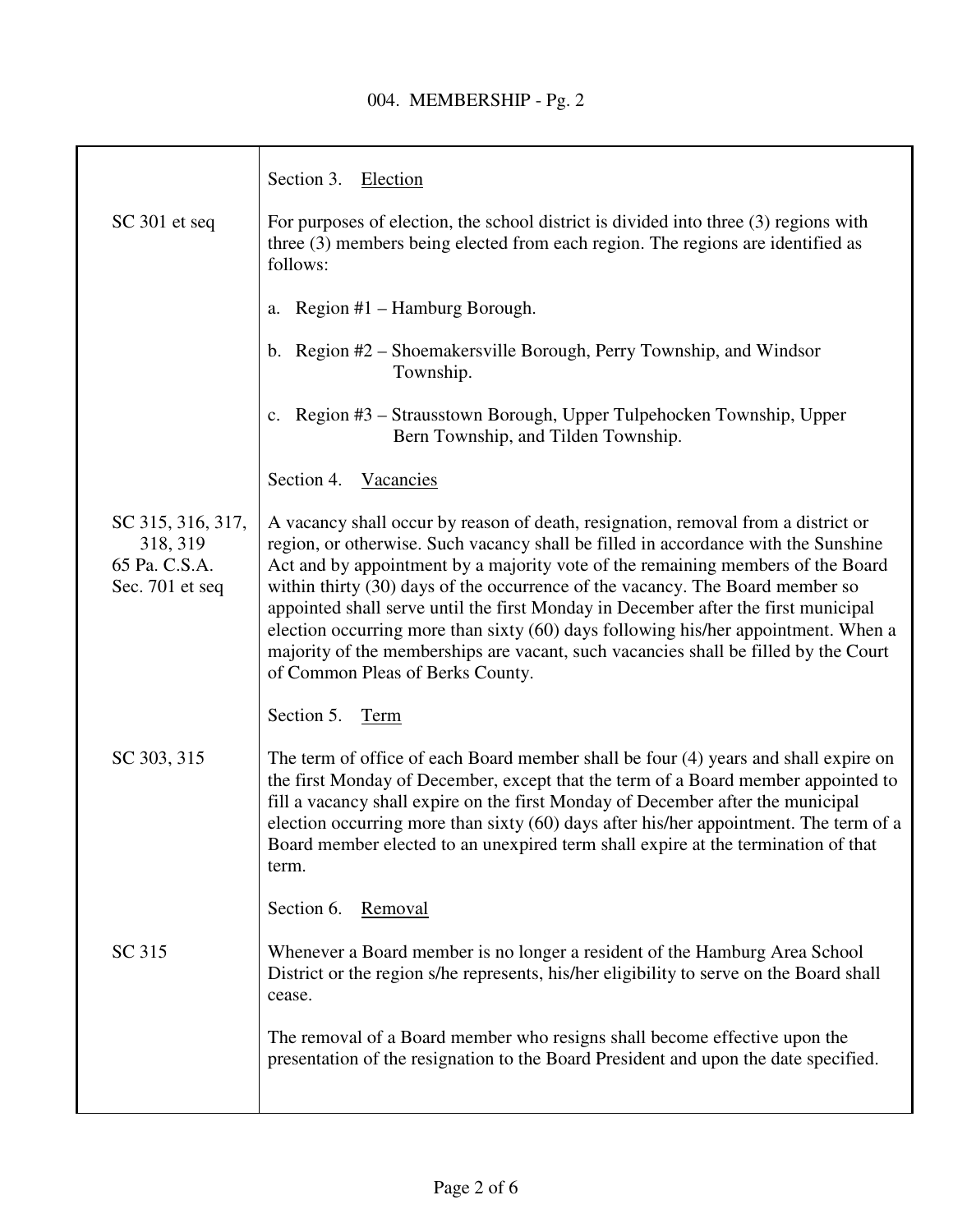| SC 319<br>Pol. 006 | A Board member who neglects or refuses to attend two (2) successive regular<br>meetings of the Board, unless detained by sickness or prevented by necessary<br>absence from the district, or if in attendance at any meeting neglects or refuses to act<br>in his/her official capacity as a school director, may be removed from his/her office,<br>with prior notice, on the affirmative vote of a majority of the remaining members of<br>the Board.                                                                            |
|--------------------|------------------------------------------------------------------------------------------------------------------------------------------------------------------------------------------------------------------------------------------------------------------------------------------------------------------------------------------------------------------------------------------------------------------------------------------------------------------------------------------------------------------------------------|
| SC 319<br>Pol. 006 | If a person elected or appointed as a Board member, having been notified, shall<br>refuse or neglect to qualify as such director, the remaining members may, within ten<br>(10) days following the beginning of his/her term of office, declare said office<br>vacant on the affirmative vote of a majority of the remaining members of the Board.                                                                                                                                                                                 |
|                    | Section 7. Expenses                                                                                                                                                                                                                                                                                                                                                                                                                                                                                                                |
| SC 516.1           | Board members, a nonmember Board Secretary, and solicitor(s) shall be reimbursed<br>for necessary expenses incurred as delegates to any state convention or association<br>of school directors' convention held within the state, or for necessary expenses<br>incurred in attendance authorized by the Board at any other meeting held within the<br>state or at an educational convention out-of-state. All such expenses shall be<br>itemized and made available for public inspection at the next succeeding Board<br>meeting. |
|                    | No member shall be reimbursed for more than two (2) out-of-state meetings in one<br>$(1)$ school year.                                                                                                                                                                                                                                                                                                                                                                                                                             |
|                    | Expenses shall be reimbursed only upon presentation of an itemized, verified<br>statement, except that advance payments may be made upon presentation of<br>estimated expenses to be incurred.                                                                                                                                                                                                                                                                                                                                     |
|                    | Section 8. Orientation                                                                                                                                                                                                                                                                                                                                                                                                                                                                                                             |
|                    | The Board believes that the preparation of each Board member for the performance<br>of duties is essential to the effectiveness of the Board's functioning. The Board shall<br>encourage each new Board member to understand the functions of the Board,<br>acquire knowledge of matters related to the operation of the schools, and review<br>Board procedures and policies.                                                                                                                                                     |
|                    | Accordingly, the Board shall give to each new Board member, no later than his/her<br>first regular meeting, for use during his/her term on the Board the following items:                                                                                                                                                                                                                                                                                                                                                          |
| SC 519             | A copy of the School Code.<br>a.                                                                                                                                                                                                                                                                                                                                                                                                                                                                                                   |
|                    | A copy of the Board Policy Manual.<br>$b_{\cdot}$                                                                                                                                                                                                                                                                                                                                                                                                                                                                                  |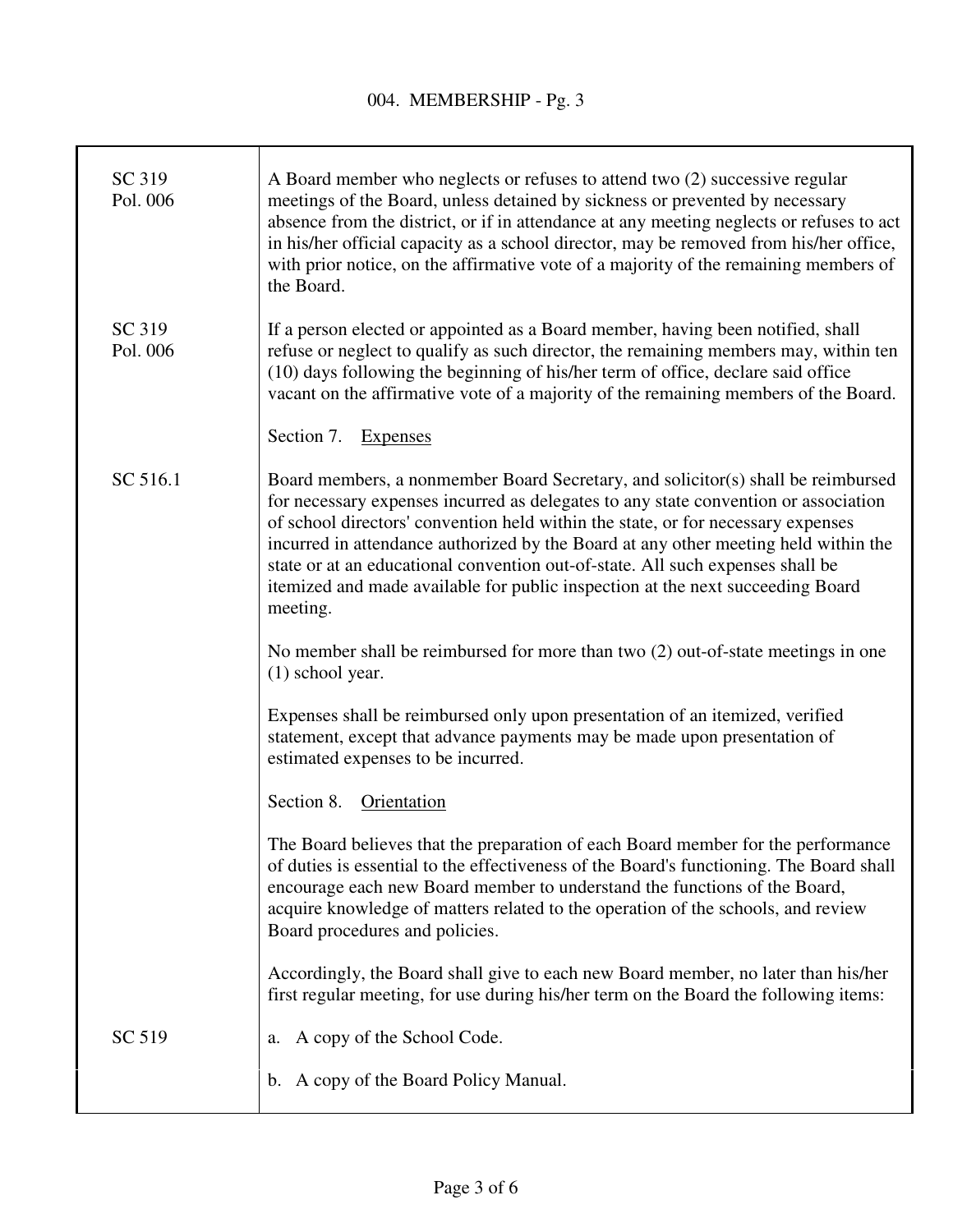|          | The current budget statement, audit report and related fiscal materials.<br>$c_{\cdot}$                                                                                                                                                                                                                                                                                                                                                                                   |
|----------|---------------------------------------------------------------------------------------------------------------------------------------------------------------------------------------------------------------------------------------------------------------------------------------------------------------------------------------------------------------------------------------------------------------------------------------------------------------------------|
|          |                                                                                                                                                                                                                                                                                                                                                                                                                                                                           |
|          | d. The current Strategic Plan.                                                                                                                                                                                                                                                                                                                                                                                                                                            |
|          | Each new Board member shall be invited to meet with the Board President,<br>Superintendent, and Board Secretary to discuss Board functions, procedures and<br>policy.                                                                                                                                                                                                                                                                                                     |
|          | Section 9. Board Member Education/Training                                                                                                                                                                                                                                                                                                                                                                                                                                |
|          | The Board places a high priority on the importance of a planned and continuing<br>program of inservice education and training for its members. The purpose of the<br>planned program shall be to enhance the quality and effectiveness of the Board's<br>governance and leadership.                                                                                                                                                                                       |
|          | The Board, in conjunction with the Superintendent, shall plan specific inservice<br>education programs and activities designed to assist Board members in their efforts<br>to improve their skills as policy-making leaders; expand their knowledge about<br>issues, programs, and initiatives affecting the district's educational programs and<br>student achievement; and deepen their insights into the nature of leadership,<br>governance and community engagement. |
| Pol. 901 | The school community shall be kept informed about the Board's continuing<br>inservice education and training and the anticipated short and long-term benefits to<br>the district and its schools.                                                                                                                                                                                                                                                                         |
|          | The Board shall annually budget funds to support its planned program of inservice<br>education and training.                                                                                                                                                                                                                                                                                                                                                              |
|          | The Board establishes the following activities as the basis for its planned program of<br>inservice education and training:                                                                                                                                                                                                                                                                                                                                               |
|          | Participation in School Board conferences, workshops and conventions.                                                                                                                                                                                                                                                                                                                                                                                                     |
|          | b. District-sponsored inservice education and training programs designed to meet<br>Board needs.                                                                                                                                                                                                                                                                                                                                                                          |
|          | Subscriptions to publications addressed to Board member concerns.                                                                                                                                                                                                                                                                                                                                                                                                         |
|          | Maintenance of resources and reference materials accessible to Board members.                                                                                                                                                                                                                                                                                                                                                                                             |
|          |                                                                                                                                                                                                                                                                                                                                                                                                                                                                           |
|          |                                                                                                                                                                                                                                                                                                                                                                                                                                                                           |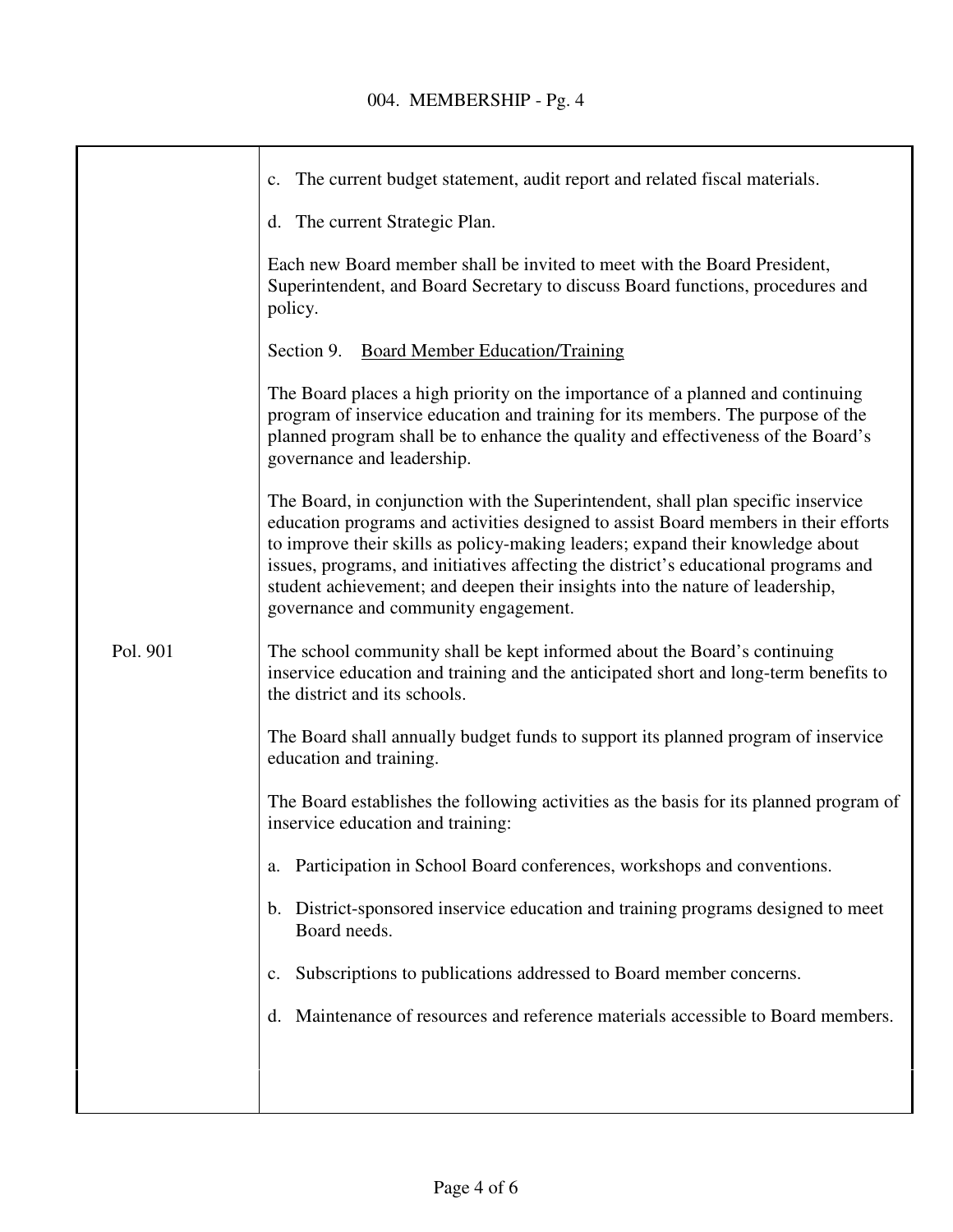## 004. MEMBERSHIP - Pg. 5

|               | Section 10. Conference Attendance                                                                                                                                                                                                                                                                                                                                                                                                  |
|---------------|------------------------------------------------------------------------------------------------------------------------------------------------------------------------------------------------------------------------------------------------------------------------------------------------------------------------------------------------------------------------------------------------------------------------------------|
| SC 516, 516.1 | In keeping with its stated priority on the importance of continuing inservice<br>education and training for its members, the Board encourages the participation of all<br>members at appropriate School Board conferences, workshops, and conventions. In<br>order to control both the investment of time and expenditure of funds necessary to<br>implement this planned program, the Board establishes the following guidelines: |
|               | The Board shall periodically decide which meetings appear to offer the most<br>a.<br>direct and indirect benefits to the district.                                                                                                                                                                                                                                                                                                 |
|               | Each Board member shall receive Board approval prior to attending a<br>b.<br>conference, workshop or convention at Board expense.                                                                                                                                                                                                                                                                                                  |
|               | Funds for conference attendance shall be budgeted on an annual basis.<br>$\mathbf{c}$ .                                                                                                                                                                                                                                                                                                                                            |
|               | d. When a conference, workshop or convention is not attended by the full Board,<br>those who do participate shall share information, recommendations and materials<br>acquired at the meeting that will be beneficial to the school district.                                                                                                                                                                                      |
| Pol. 004      | Reimbursement to Board members for their travel expenses shall be in<br>e.<br>accordance with Board procedures and policy.                                                                                                                                                                                                                                                                                                         |
| SC 321        | Reimbursement shall be limited to actual expenses incurred, and shall not<br>f.<br>include or be construed to include compensation to individual Board members.                                                                                                                                                                                                                                                                    |
|               | <b>Student Representation</b><br>Section 11.                                                                                                                                                                                                                                                                                                                                                                                       |
| Pol. 004.1    | The Board authorizes student representation on the Board in order to facilitate<br>effective communication and to provide an opportunity for students to participate in<br>school governance.                                                                                                                                                                                                                                      |
|               |                                                                                                                                                                                                                                                                                                                                                                                                                                    |
|               |                                                                                                                                                                                                                                                                                                                                                                                                                                    |
|               |                                                                                                                                                                                                                                                                                                                                                                                                                                    |
|               |                                                                                                                                                                                                                                                                                                                                                                                                                                    |
|               |                                                                                                                                                                                                                                                                                                                                                                                                                                    |
|               |                                                                                                                                                                                                                                                                                                                                                                                                                                    |